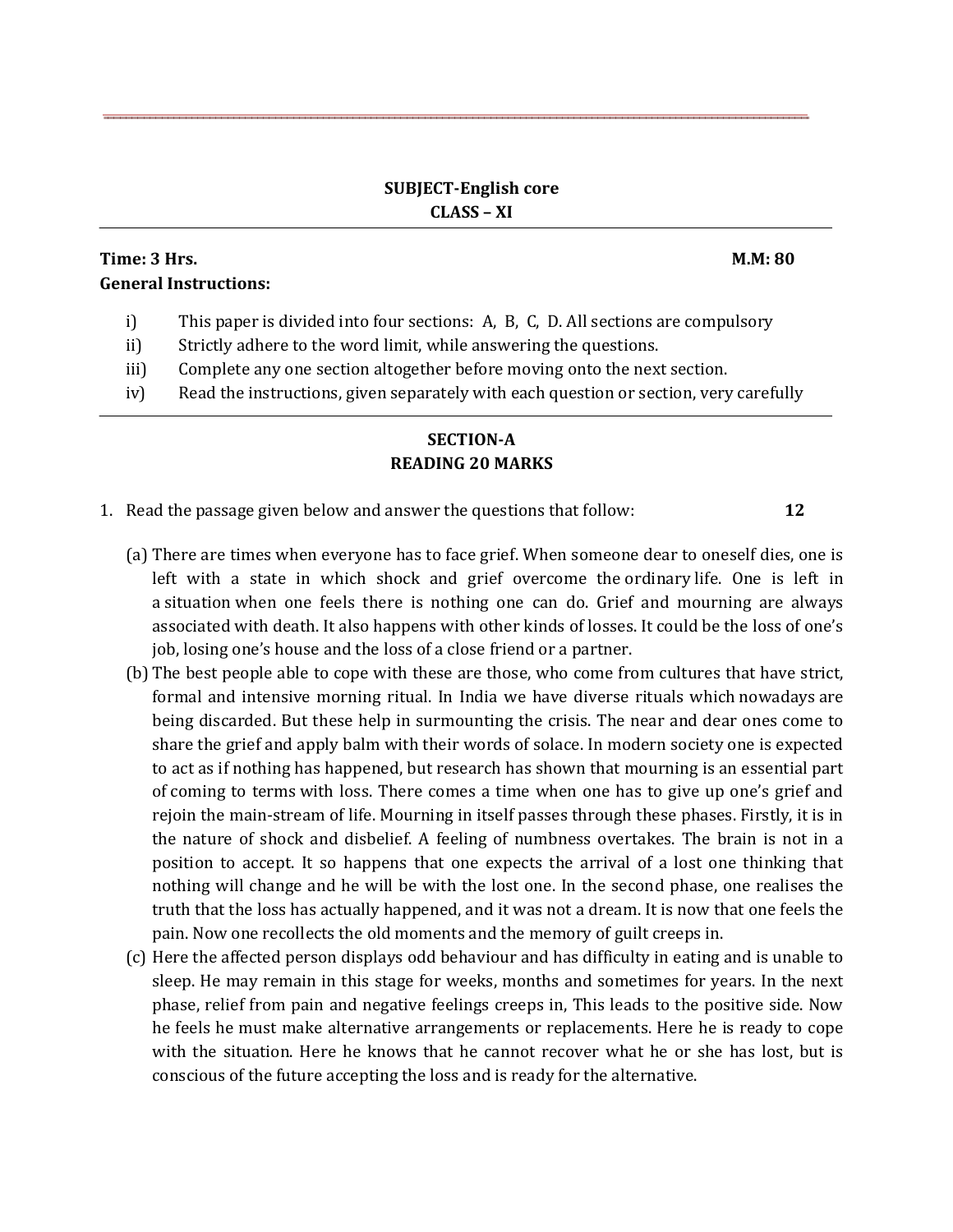- (d) On passing through all the stage of grief it seems that time has passed like a river under the bridge. This shows that mourning has been successful. He cannot forget the loss but comes to terms with reality.
- (e) Grieve with the person who is bereaved. This shows that you too value the mourned person. This gives a helping support and the bereaved person starts believing you. Your support to the bereaved should not stop after a few days. It may be needed for months. Assure the affected person that the feelings of grief diminish and it will not be the same always.
- (f) You will see, there comes a time when he has to be distracted from grief. Take him out for an outing, especially away from the current situation. If he agrees, take the opportunity and let him join the leisurely ventures.
- (g) It is, therefore, the duty of close relatives and friends to take the bereaved out of the depressing climate and give a fresh air of life and happy thoughts.
- 1.1. Answer the following multiple choice question. **5**

- (i) In the last phase of grief:
	- (a) There is a relief from pain and negative feelings.
	- (b) There is still pain and grief
	- (c) The person is ready to cope with the situation , ready to face reality
	- (d) Both (a) and  $(c)$
- (ii) One must grieve with the person who is bereaved to show:
	- (a) That you too value mourned person
	- (b) To distract him/her
	- (c) You understand what your duty is
	- (d) You are his/her will-wisher

(iii) The person from grief displays?

- (a) Sleeplessness
- (b) Enjoys eating
- (c) Difficulty in eating
- $(d)$  Both  $(a)$  and  $(c)$

(iv) On passing through all the stages of grie:

- (a) Time passes smoothly
- (b) Time passes with difficulty
- (c) Problems increase with time
- (d) All of the above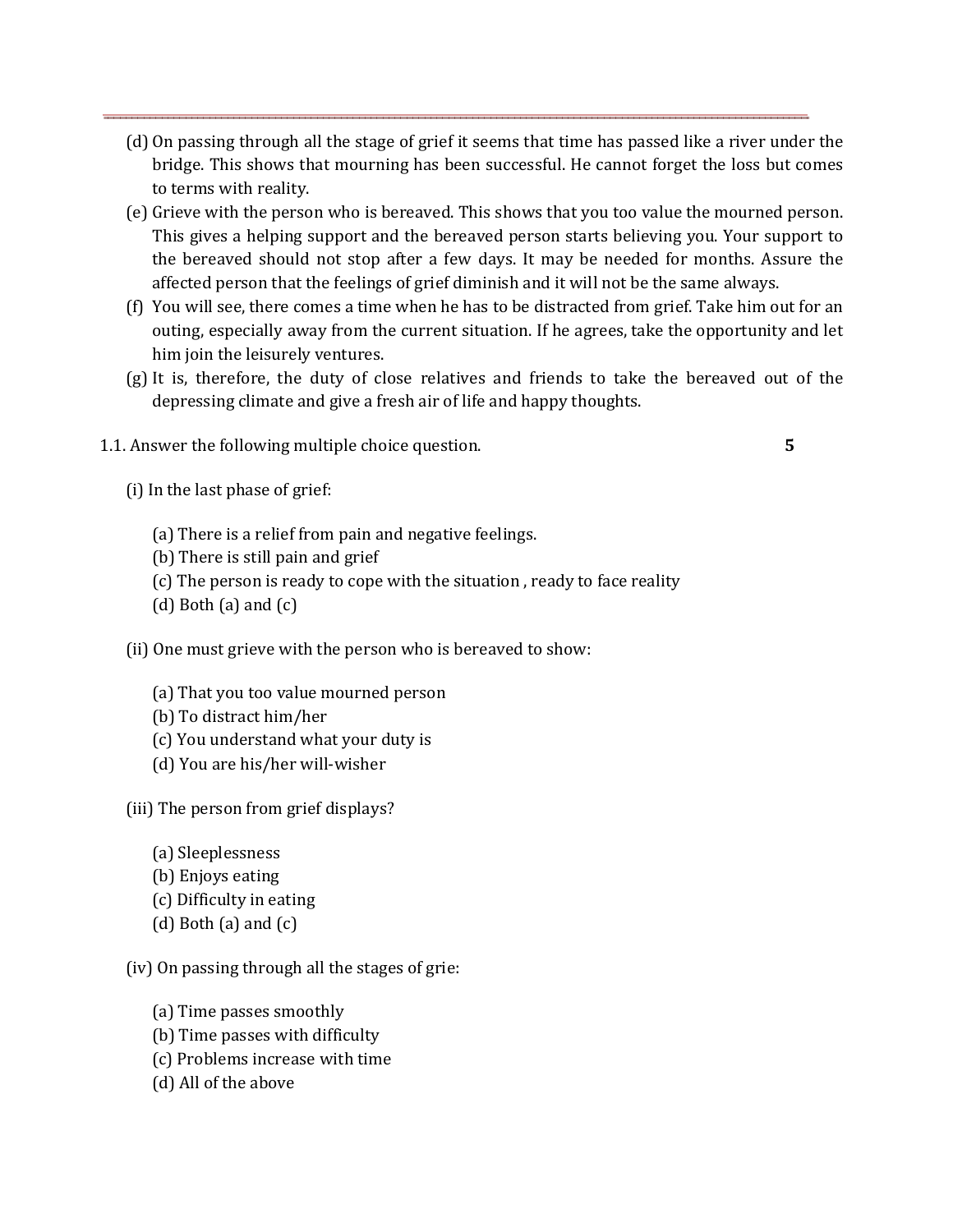(v) The duty of close relatives and friends is to:

- (a) Help the bereaved financially
- (b) To take the bereaved into difficulty
- (c) To take the bereaved out of difficulty
- (d) To mourn with the bereaved

1.2. Answer the following questions: **4** 

- (1) What are grief and mourning associated with?
- (ii) What type of people are able to cope up best with grief and morning?
- (iii) Briefly explain the first phase of mourning.
- (iv) How can close relative and friends help a bereaved person in coming out of his grief?
- 1.3. Which words in the passage mean the same as the following: **3**

(i) Overcome (para 2) (ii) Shows (para 3) (iii) A short enjoyable trip (para 6)

2. Read the following passage carefully and answer the questions that follow:

The work of the heart can never be interrupted. The heart's job is to keep oxygen-rich blood flowing through the body. All the body's cells need a constant supply of oxygen, especially those in the brain. The brain cells live only four to five minutes after their oxygen is cut off, and death comes to the entire body.

The heart is a specialized muscle that serves as a pump. This pump is divided into four chambers connected by tiny doors called valves. The chambers work to keep the blood flowing round the body in a circle.

At the end of each circuit, veins carry the blood to the right atrium, the first of the four chambers. Its oxygen has been used up and it is on its way back to the lung to pick up a fresh supply and to give up the carbon dioxide it has accumulated. From the right atrium the blood flows through the tricuspid valve into the second chamber, the right ventricle. The right ventricle contracts when it is filled, pushing the blood through the pulmonary artery, which leads to the lungs. In the lungs the blood gives up its carbon dioxide and picks up fresh oxygen, then it travels to the third chamber, the left atrium. When this chamber is filled, it forces the blood through the mitral valve to the left ventricle. From here it is pushed into a big blood vessel called aorta and sent round the body by way of arteries.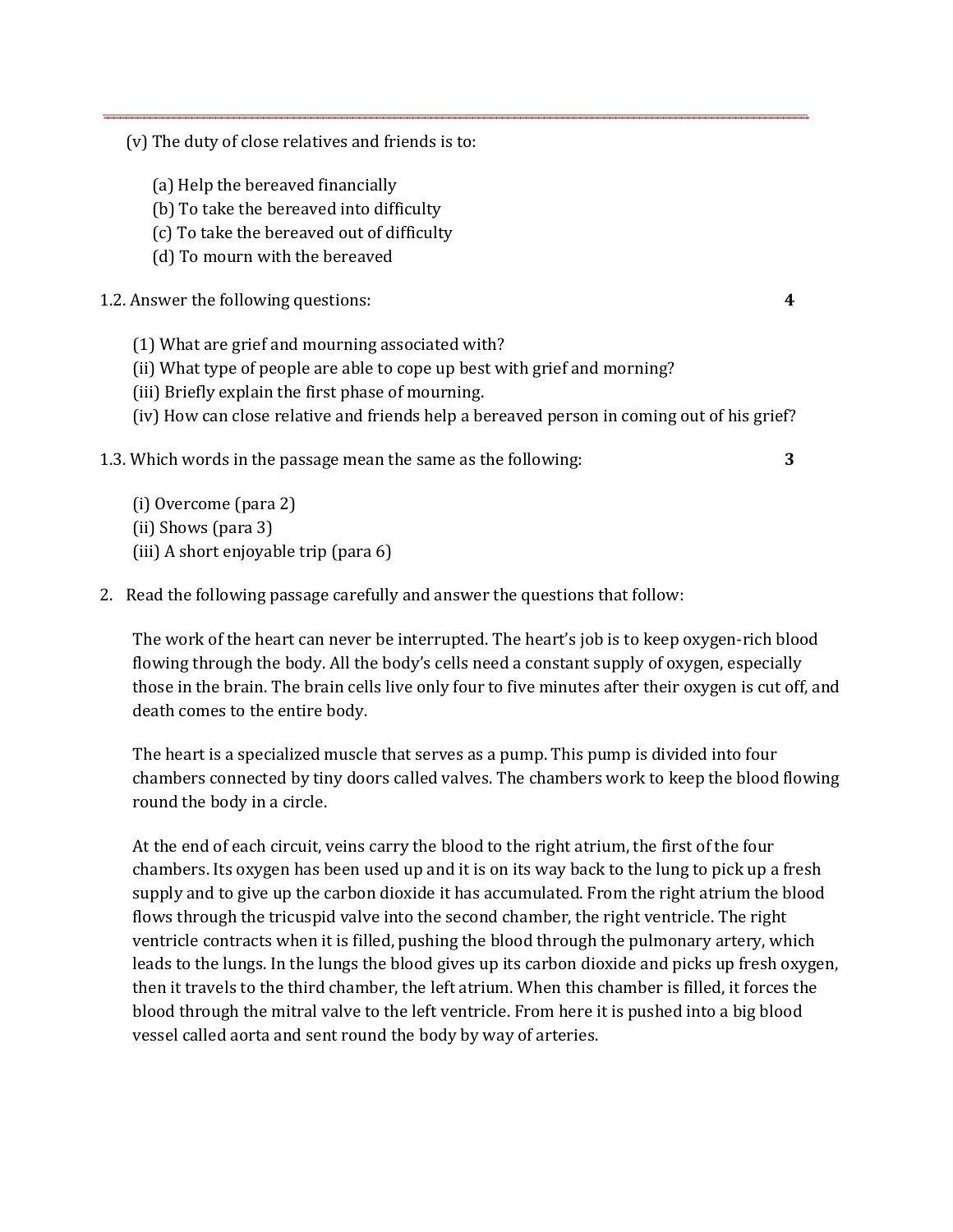Heart diseases can result from damage to the heart muscle, the valves or the pacemaker. If the muscle is damaged, the heart is unable to pump properly. If the valves are damaged, blood cannot flow normally and easily from one chamber to another, and if the pacemaker is defective, the contractions of the chambers will become un-co-ordinated.

Until the Twentieth century, few doctors dared to touch the heart. In 1953, all this changed. After twenty years of work, Dr. John Gibbon of U.S.A. had developed a machine that could take over temporarily from the heart and lungs . Blood could be routed through the machine, bypassing the heart so that surgeons could work inside it and see what they were doing. The era of open heart surgery had begun. In the operating theatre, it gives surgeons the chance to repair or replace a defective heart. Many patients have had plastic valves inserted in their hearts when their own were faulty. Many people are being kept alive with tiny batteryoperated pacemakers; none of these repairs could have been made without the heart-lung machine. But valuable as it is to the surgeons , the heart-lung machine has certain limitations . It can be used only for a few hours at a time because its pumping gradually damages the blood cells.

(a) On the basis of your reading of the above passage, make notes on it using recognizable abbreviations wherever necessary. Use a format you consider appropriate. Supply a suitable title. **5** 

(b) Find words from the passage which mean the same as: **3** 

(i) Obstructed (ii) Collected (iii) Restrictions

## **SECTION B: WRITING 20 MARKS**

3. You are Isha of R.K. memorial Sr. Sec. School. Gurgaon. As the cultural secretary of your school, write a notice for your school notice board inviting names for the excursion trip to Goa planned in the last week of September. Give all relevant details. **4** 

## **OR**

Draft a poster on 'No to Plastic Bags'.

4. New India Anoderses, A-10 Phase-II, Mayur Vihar, New-Delhi, advertised regarding, the vacancy for the post of an accountant. In response to it, apply for the post giving your Bio-Data. You are Saran/Saranya of Lajpat Nagar, New Delhi. **6** 

#### **OR**

You are Tarun, a resident of 86 New Basti Gwalior, Write a letter to the editor of 'The Times of India' telling about the nuisance of loudspeakers in your area.

5. Write an article for your school magazine, justifying the need of education for all in the country for national development. **10**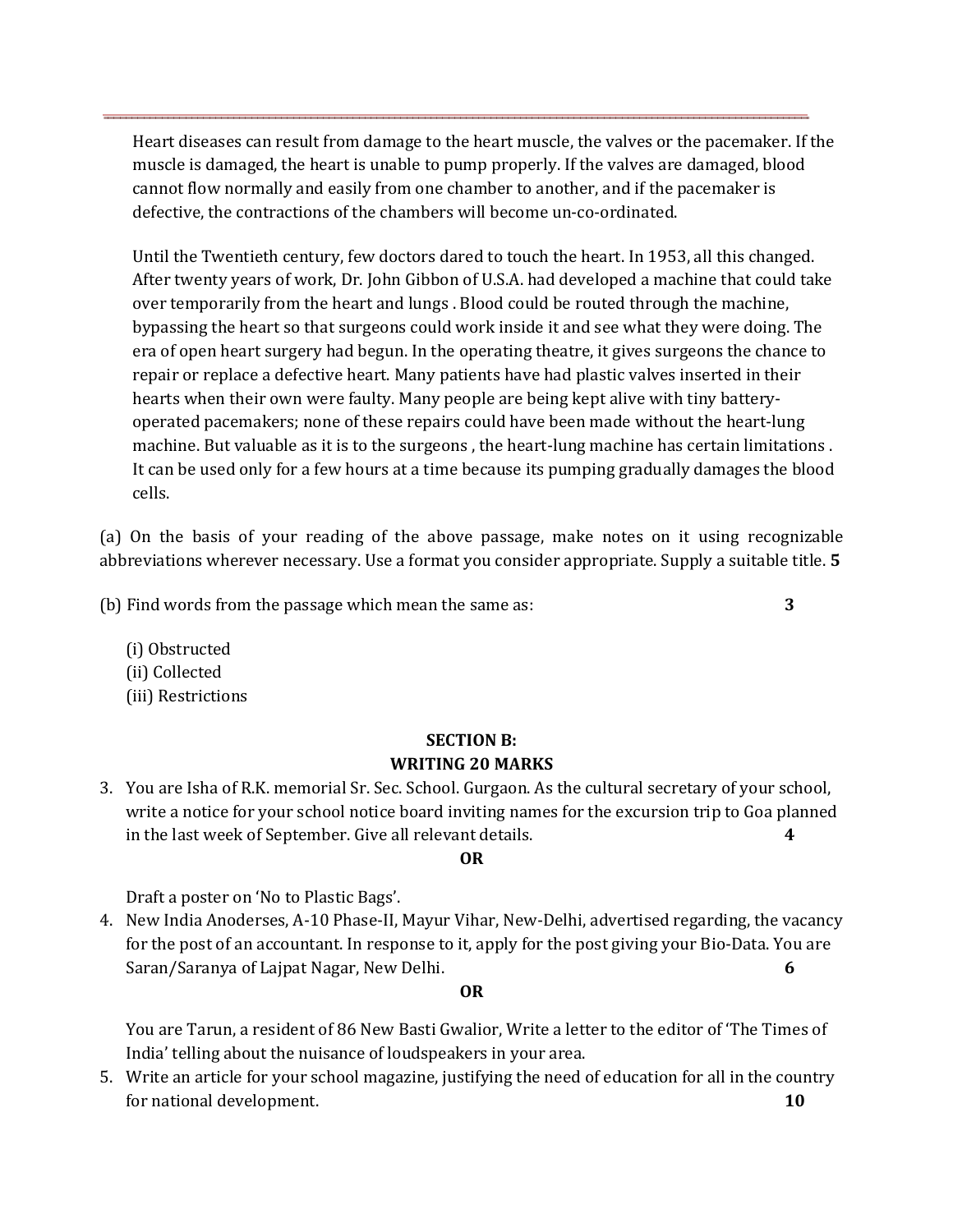**OR** 

Write a speech to be delivered in the school assembly on 'Importance of Discipline' in life.

# **SECTION C GRAMMAR 10 MARKS**

6. Make corrections wherever necessary. Write 'No Error' against the sentence which doesn't need any correction. **4** 

(a) He usually is going to school at 7 a.m.

- (b) The clerk has already typed the letter before the Principal summoned him to do so.
- (c) They will talk for hours sitting at the bridge doing nothing. (Past habit)
- (d) All citizen of Indian enjoys certain fundamental rights conferred on them by the constitution.
- 7. In the following passage a word is missing in the line against which a blank is given. Find out the place where you think the word is missing and write the word that comes before and after it: **4**

| Have you ever seen banyan tree? The banyan              | (a) |     |  |  |
|---------------------------------------------------------|-----|-----|--|--|
| must be biggest tree founded in India. A full           | (b) |     |  |  |
| grown banyan is as high as three storeyed building. (c) |     |     |  |  |
| We do not see banyan in cities. They are so huge that   |     | (d) |  |  |
| they grow only in open places. Banyan looks like        |     | (e) |  |  |
| palace standing on pillars. It does not have            | (f) |     |  |  |
| just main trunk like others do. It has many             | (g) |     |  |  |
| roots coming down. These hanging roots enter ground     |     | (h) |  |  |
|                                                         |     |     |  |  |

and look like smaller trunks.

- 8. Look at the sentences given below in a disorderly form. Re-order (Rearrange) them to form meaningful sentences. **2** 
	- (1) report/tomorrow/shall/he/for/duty.
	- (2) lay down/my lifefl will/my motherland/ for/ of/the sake.
	- (3) will/please/you/the window/open ?
	- (4) work hard/to pass/the examination/should/we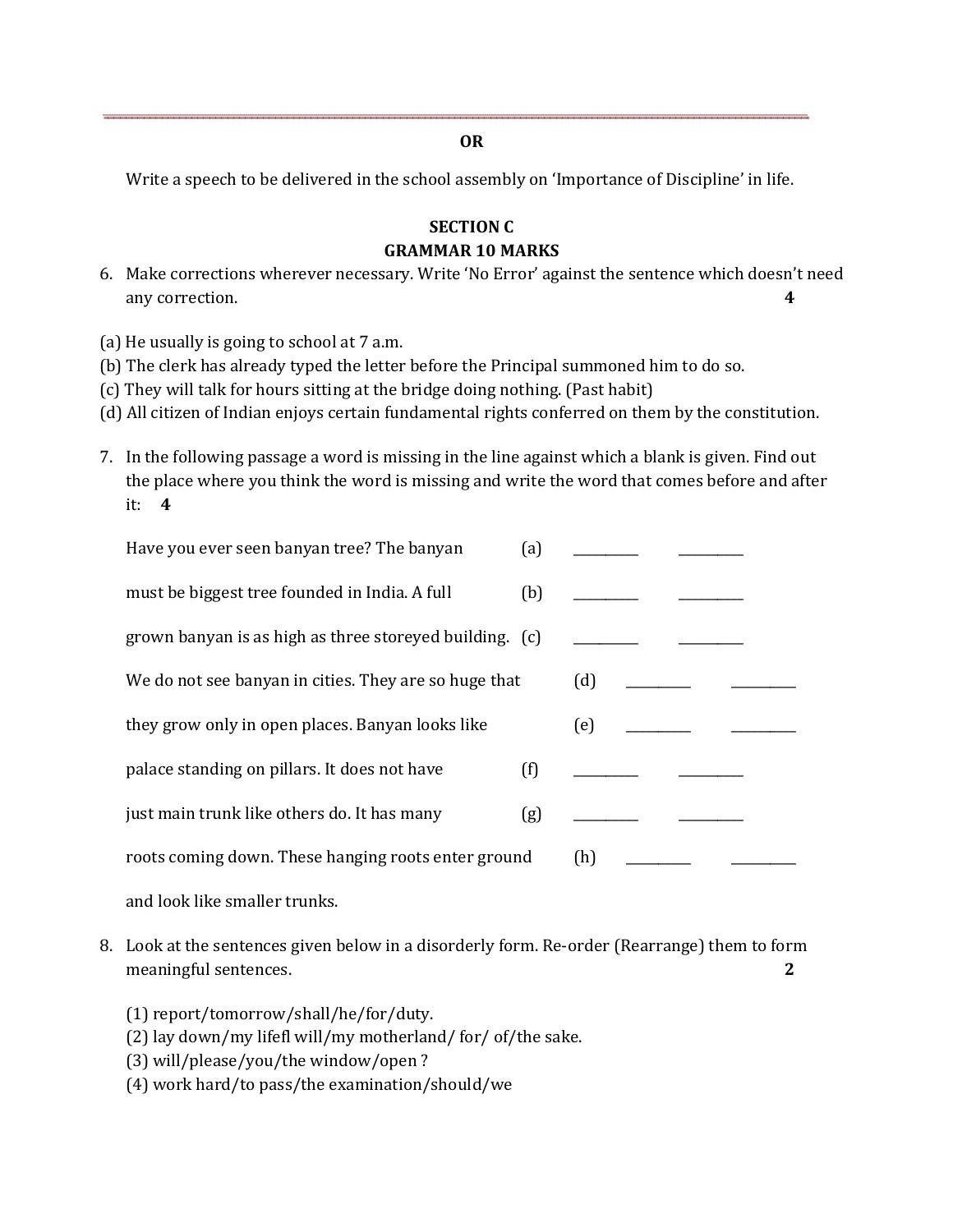# **SECTION D LITERATURE 30 MARKS**

9. Read the extract given below and answer the questions that follow by using the most appropriate options in your answer-sheet: **3** 

When did my childhood go? Was it when I found my mind was really mine. To use whichever way I choose, Producing thoughts that were not those of other people But my own and mine alone Was that the day!

- (a) Who is the speaker?
	- (i) An infant (ii) An adult (iii) An old man (iv) A child

(b) The poet realises that he has become\_\_\_\_

(i) Individualistic (ii) Possessive (iii) A person who thinks for himself (iv) All the above

(c)The poet lost his childhood after becoming\_\_\_\_\_\_

- (i) A hypocrite (ii) Individualistic
- (iii) Independent
- (iv) Rational

#### **OR**

Now she's dead nearly as many years As that girl lived. And of this circumstance

There is nothing to say at all Its silence silences.

(a) 'She's been dead refers to the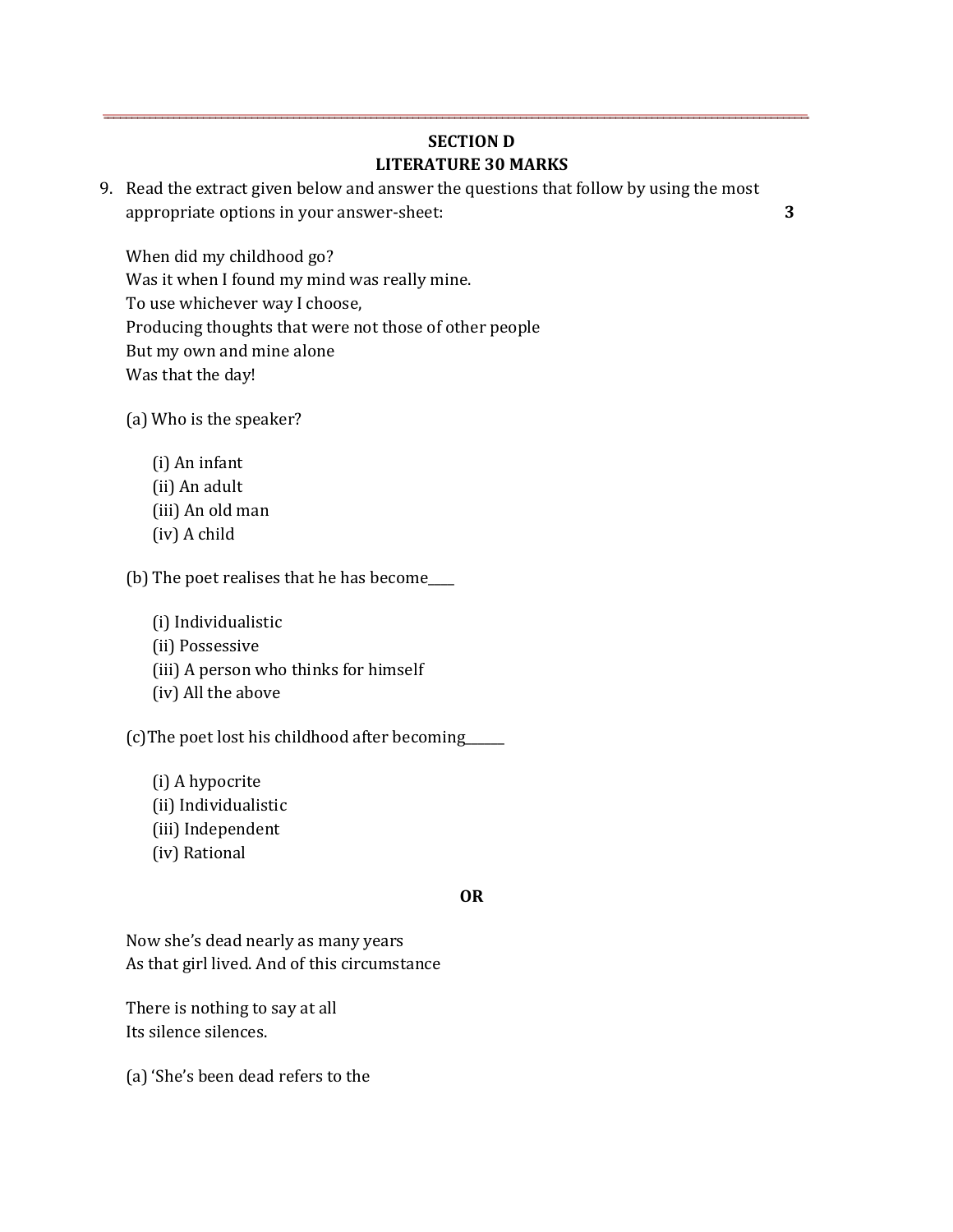- (ii) Poet's friend
- (iii) Poet's sister
- (iv) Poet's aunt

(b) The poetic device used in It silence silences' is\_\_\_\_

- (i) Simile
- (ii) Personification
- (iii) Paradox
- (iv) Metaphor

(c) What was the age of 'that girl' in the photograph?

- (i) Fifteen
- (ii) Fourteen
- (iii) Thirteen
- (iv) Twelve

| 10. Answer any three of the following questions |  |
|-------------------------------------------------|--|
|-------------------------------------------------|--|

- (i) Why does the rain call itself 'eternal"?
- (ii) Why did the grandmother not like the teaching of English School?
- (iii) Why did the narrator of the story want to forget the address?
- (iv) What ultimatum does Mrs. Pearson give to her family?
- 11. Answer the following questions in about (120 words). **6**

What did Carter do to remove mummy from the coffin? Why?

## **OR**

How human actions have made this earth a patient?

12. Answer the following questions in about 120 words. **6** 

How was Ranga treated when he returns to his village from Bangalore? What does this tell about the people of Hosahalli?

## **OR**

Why was Dr. Andrew horrified when he saw the condition of the child? Why